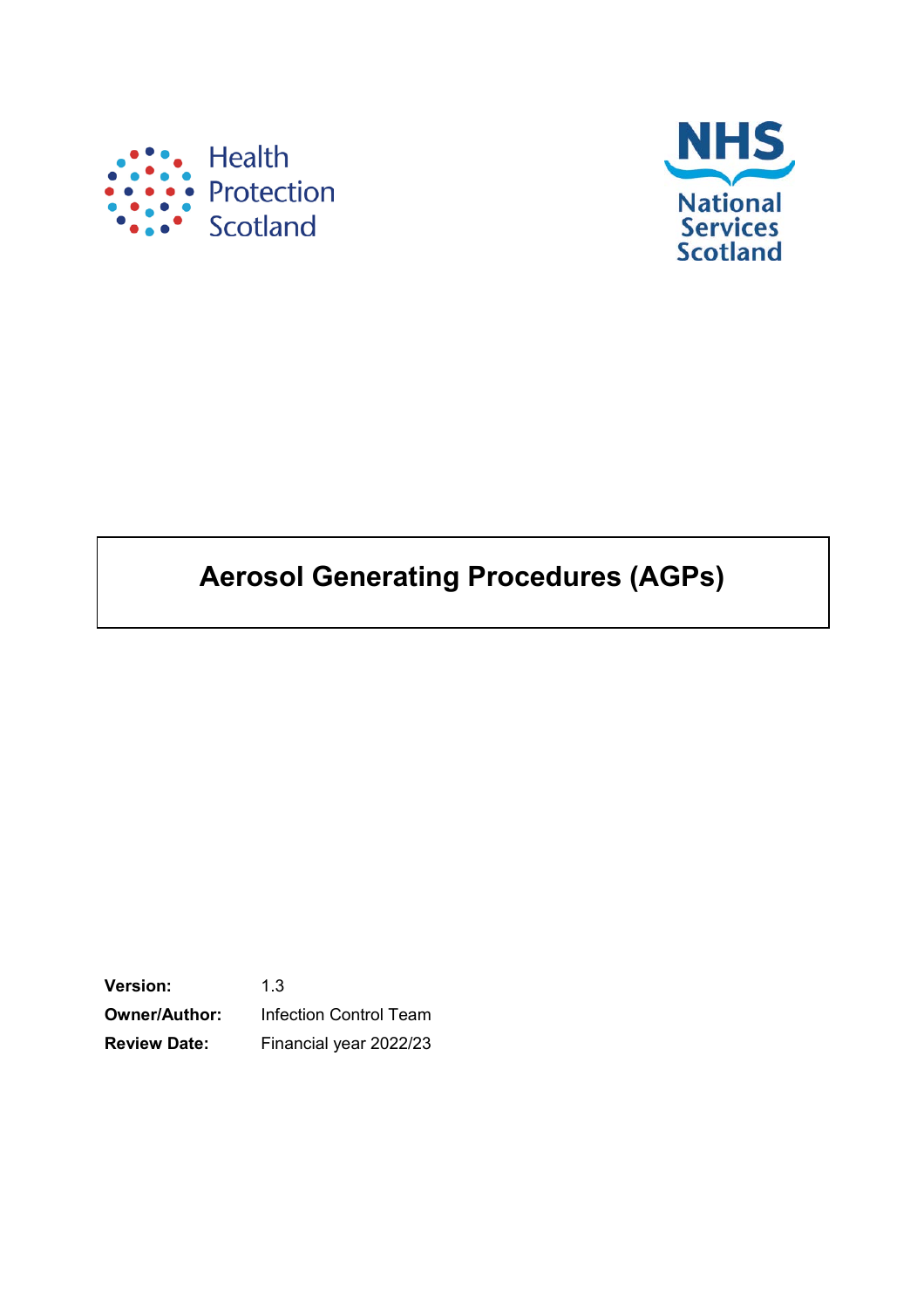### **DOCUMENT CONTROL SHEET**

| <b>Key Information:</b>      |                                           |                                                  |  |  |
|------------------------------|-------------------------------------------|--------------------------------------------------|--|--|
| Title:                       | Aerosol Generating Procedures (AGPs)      |                                                  |  |  |
| Date Published/Issued:       |                                           | 11 June 2020                                     |  |  |
| <b>Date Effective From:</b>  |                                           | 11 June 2020                                     |  |  |
| <b>Version/Issue Number:</b> | 1.3                                       |                                                  |  |  |
| <b>Document Type:</b>        | Literature Review                         |                                                  |  |  |
| <b>Document status:</b>      | Final                                     |                                                  |  |  |
| Author:                      | Name:                                     | Catherine Boswell and Jennifer Longstaff         |  |  |
|                              | $Role(s)$ :                               | Healthcare Scientist (advanced and practitioner) |  |  |
|                              | Division:                                 | <b>HPS</b>                                       |  |  |
| Owner:                       |                                           | <b>Infection Control</b>                         |  |  |
| Approver:                    | Lisa Ritchie                              |                                                  |  |  |
| <b>Approved by and Date:</b> | Lisa Ritchie                              |                                                  |  |  |
| Contact<br>Name:             |                                           | Infection Control Team                           |  |  |
|                              | 0141 300 1175<br>Tel:                     |                                                  |  |  |
|                              | nss.hpsinfectioncontrol@nhs.net<br>Email: |                                                  |  |  |
| <b>File Location:</b>        |                                           |                                                  |  |  |

#### **Version History:**

This literature review will be updated in real time if any significant changes are found in the professional literature or from national guidance/policy.

| <b>Version</b> | 0.  o aoa. ga.aaoo,po.o,.<br><b>Date</b> | <b>Summary of changes</b>                                                                                                                                                     | <b>Changes marked</b> |
|----------------|------------------------------------------|-------------------------------------------------------------------------------------------------------------------------------------------------------------------------------|-----------------------|
| 1.0            | October 2019                             | Tracheotomy/tracheostomy procedures have been<br>added to the list of AGPs, this includes the formation<br>of a tracheotomy and associated procedure such as<br>open suction. |                       |
|                |                                          | Cardiopulmonary resuscitation (CPR) is no longer<br>specified as an AGP; however, procedures associated<br>with CPR e.g. intubation, manual ventilation are<br>included.      |                       |
| 1.1            | <b>March 2020</b>                        | High flow nasal oxygen added to list of AGPs based<br>on expert opinion (NERVTAG)                                                                                             |                       |
| 1.2            | May 2020                                 | Addition of reference to updated AGP list and SBAR<br>in consultation with NERVTAG.                                                                                           |                       |
| 1.3            | June 2020                                | Updated list of procedures classed as AGPs in<br>recommendations based on rapid review and SBAR in<br>consultation with NERVTAG                                               |                       |

| Approvals – this document requires the following approvals (in cases where signatures<br>are required add an additional 'Signatures' column to this table):: |               |                               |                  |                 |
|--------------------------------------------------------------------------------------------------------------------------------------------------------------|---------------|-------------------------------|------------------|-----------------|
| <b>Version</b>                                                                                                                                               | Date Approved | Name                          | <b>Job Title</b> | <b>Division</b> |
|                                                                                                                                                              |               | National Infection            |                  |                 |
|                                                                                                                                                              |               | <b>Prevention and Control</b> |                  |                 |
|                                                                                                                                                              |               | (NIPC) steering and           |                  |                 |
|                                                                                                                                                              |               | consensus groups              |                  |                 |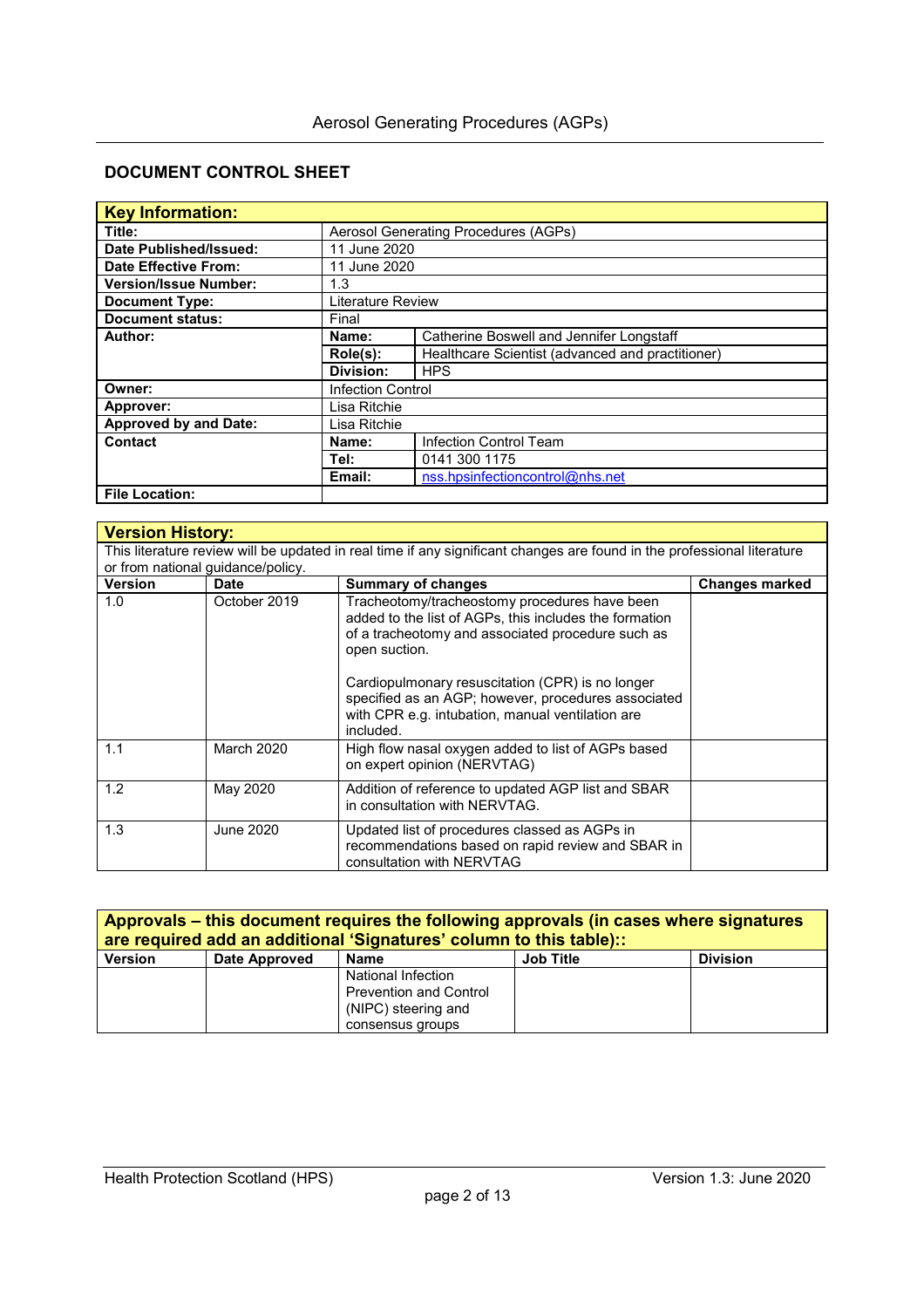## **Contents:**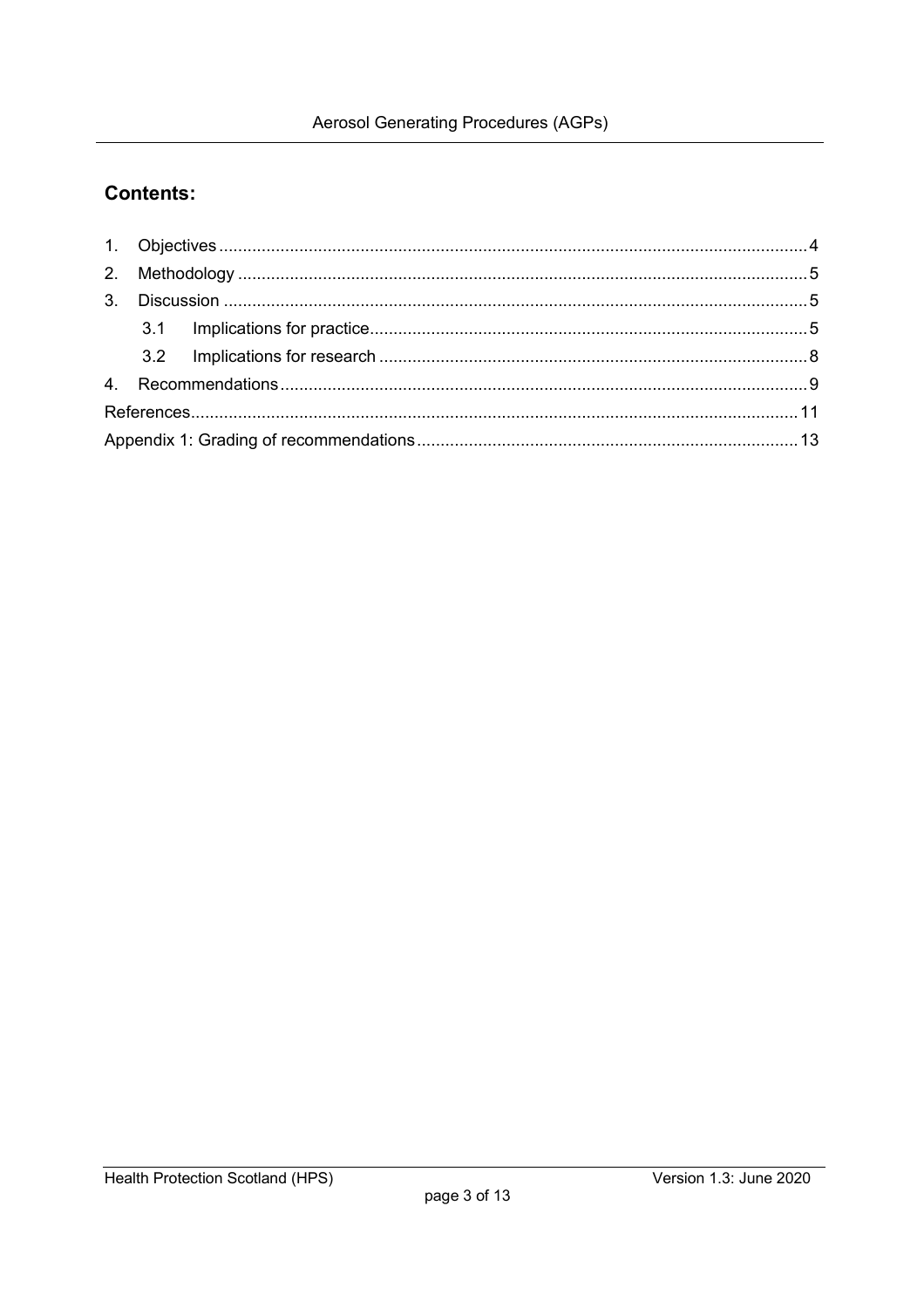## **1. Objectives**

The aim is to review the extant scientific literature regarding aerosol generating procedures (AGPs) in the healthcare environment to form evidence based recommendations for practice. The specific objectives of the review are to determine:

- What is an aerosol generating procedure (AGP)?
- Which procedures are considered to be aerosol generating?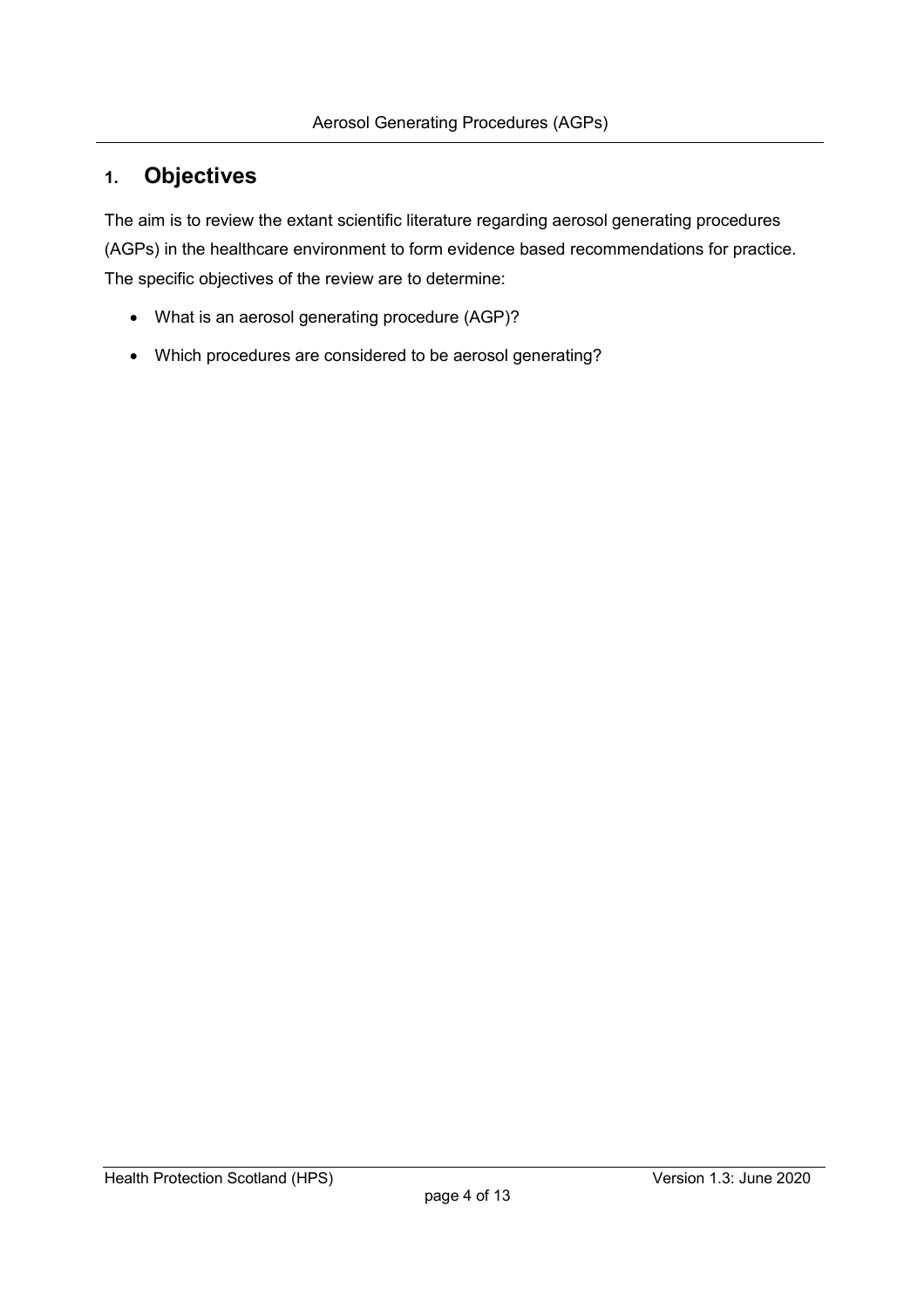## **2. Methodology**

This targeted literature review was produced using a defined two-person methodology as described in the National Infection Prevention and Control Manual: development process.

## **3. Discussion**

## **3.1 Implications for practice**

## **What is an aerosol generating procedure (AGP)?**

Aerosols are produced when an air current moves across the surface of a film of liquid; the greater the force of the air the smaller the particles that are produced.<sup>1</sup> Aerosol generating procedures (AGPs) are defined as any medical and patient care procedure that results in the production of airborne particles (aerosols).1 AGPs can produce airborne particles <5 micrometres (µm) in size which can remain suspended in the air, travel over a distance and may cause infection if they are inhaled. Therefore AGPs create the potential for airborne transmission of infections that may otherwise only be transmissible by the droplet route.<sup>1</sup>

## **Which procedures are considered to be aerosol generating?**

In 2007 a list of AGPs was agreed for use in NHS England, NHS Wales and NHSScotland; this was based on a 2007 systematic review by World Health Organization (WHO), $2$  which ranked procedures according to the strength of available evidence. In addition to the procedures listed by WHO (2007) the UK list also included some dental procedures and induction of sputum.

The list of procedures was:

- Intubation and extubation
- Manual ventilation
- Open suctioning
- Cardiopulmonary resuscitation
- Bronchoscopy
- Surgery and post-mortem procedures involving high-speed devices
- Some dental procedures (e.g. drilling)
- Non-invasive ventilation (NIV) e.g. Bi-level Positive Airway Pressure (BiPAP) and Continuous Positive Airway Pressure ventilation (CPAP)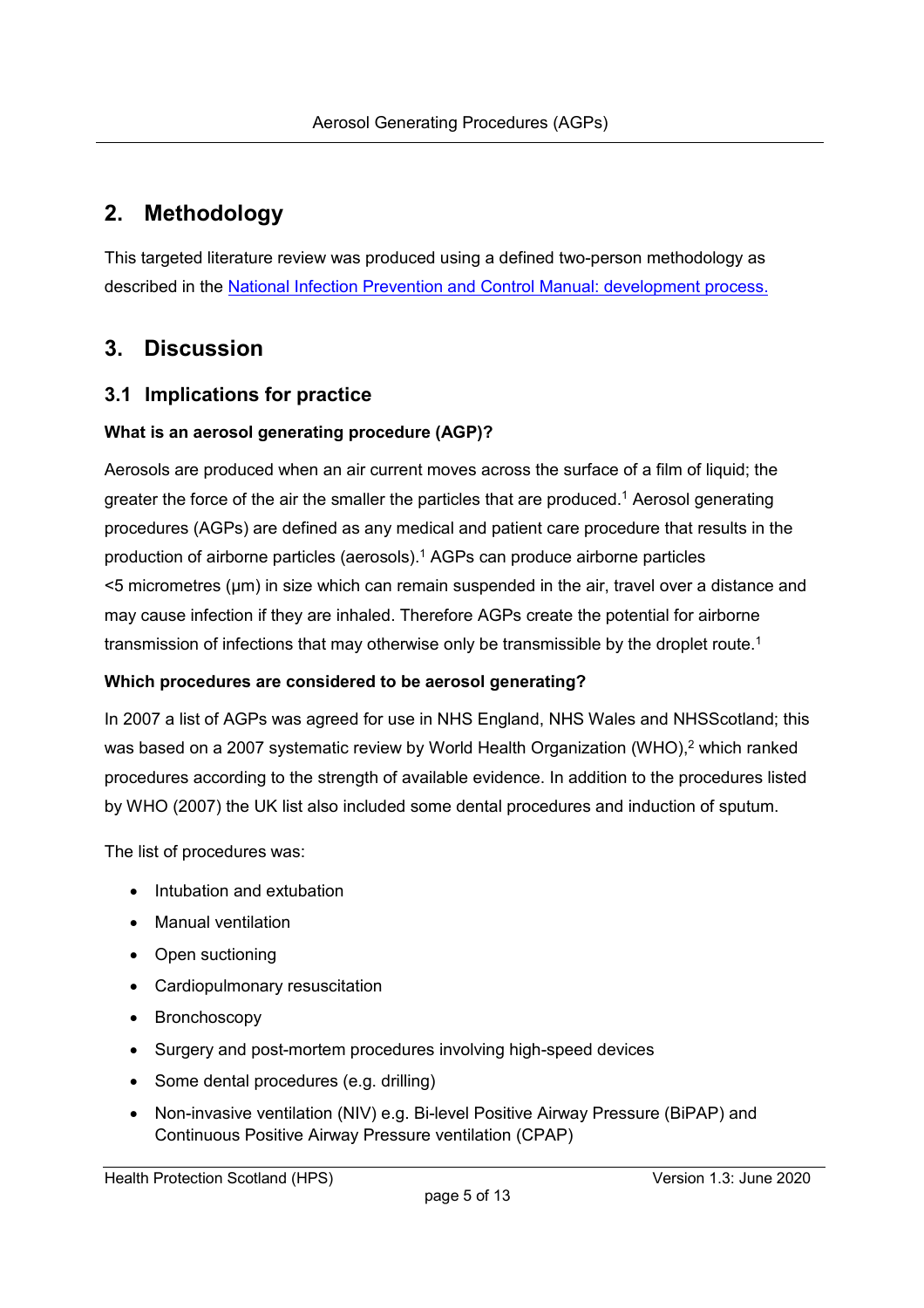- High-Frequency Oscillating Ventilation (HFOV)
- Induction of sputum

In Republic of Ireland the list of AGPs differs, it only includes:

- Intubation
- Manual ventilation
- Non-invasive ventilation (e.g., BiPAP, BPAP)
- Tracheostomy insertion<sup>3</sup>

The most recent assessment by WHO (2014) states that there is only consistent evidence that there is an increased risk of transmission for the following procedures: tracheal intubation, tracheotomy procedure, non-invasive ventilation, and manual ventilation before intubation as AGPs.<sup>1</sup> This evaluation is based on a systematic review by Tran et al.<sup>4</sup> whose review included 10 studies (5 case-control; 5 cohort), all of which investigated transmission of SARS from patients to healthcare workers in intensive care or other healthcare settings during the 2002-2003 SARS outbreaks. $4$  Tran et al presented their findings in descending order of risk, $4$ and the list within the recommendations section of this document reflects this order; however, given the extremely limited volume and quality of studies available this hierarchy should be used for academic purposes only and not for clinical decision making.

Tracheal intubation<sup>1, 5-7</sup> and manual ventilation<sup>1, 4, 5, 8</sup> are consistently associated with risk of airborne transmission in the literature. However, there is mixed evidence, associated with transmission, for other procedures identified by Tran et al. Non-invasive ventilation (NIV) has been found to be associated with transmission of SARS;<sup>4, 7</sup> however, other studies have failed to find an association with either aerosol production or airborne contamination.<sup>9-11</sup> Similarly, neither bronchoscopy or open suctioning of bodily fluids were found by Tran et al to be associated with transmission of SARS;<sup>4</sup> but increased microbial contamination of air has been associated with both bronchoscopy  $8, 9, 12$  and open suctioning.  $8, 13$  Open suctioning was implicated in the transmission of MERS-CoV to a healthcare worker.<sup>5</sup>

Cardiopulmonary resuscitation (CPR) is not currently stated on WHO list of AGPs (2014). 1 Nevertheless, CPR can include a number of different procedures, namely intubation, manual ventilation, open suctioning, chest compression and defibrillation. Some of these procedures are identified AGPs. Therefore, CPR involving procedures listed as AGPs should be managed as such (i.e. a potential source of infectious aerosols). 5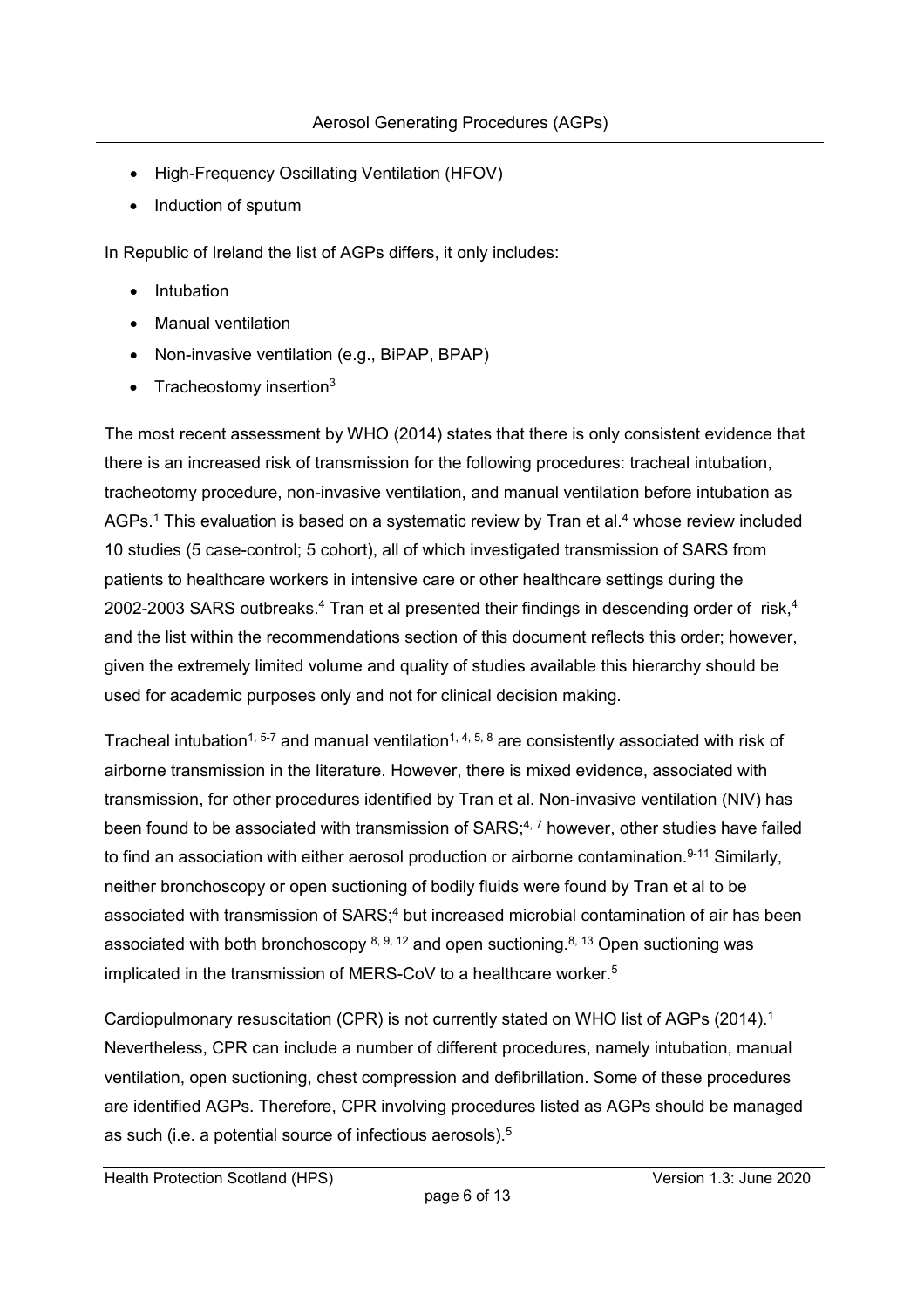The use of high-speed devices such as those used for surgical, post-mortem and dental procedures have consistently been shown to generate aerosols which create widespread environmental contamination and therefore a risk of transmission of infection to healthcare workers. 14-19

In the systematic review completed by Tran and colleagues in 2014, endotracheal aspiration, nebuliser treatment, administration of oxygen (including high flow oxygen), defibrillation, chest compressions, insertion of nasogastric tube, and collection of sputum were not found to be significantly associated with an increased risk of transmission of SARS.<sup>4</sup> That said, some of these procedures are considered to have a theoretical risk of aerosolisation, and therefore are listed as AGPs based on consensus of expert opinion, specifically, induction of sputum.

Induction of sputum typically involves the administration of nebulised saline to moisten and loosen respiratory secretions (this may be accompanied by chest physiotherapy (percussion and vibration)) to induce forceful coughing, this may create conditions for aerosol generation as described by WHO  $(2014).<sup>1</sup>$ 

Nebulisation and chest physiotherapy performed independently are not considered to be AGPs. Nebulisation was previously included in WHO (2007) list of AGPs and reflected in the UK list at that time.<sup>2</sup> However, there is now published evidence that nebulisation and oxygen therapy (pressurised humidified  $O_2$ ) do not result in an increased risk of aerosols.<sup>4, 10</sup> During nebulisation, the aerosols produced are derived from the fluid in the nebuliser chamber and not from the patient. Whilst chest physiotherapy was reported to be associated with airborne influenza RNA during the 2009 H1N1 pandemic,<sup>8</sup> it has been found that chest physiotherapy increases droplet production; these particles are predominantly >10µm in size and precipitate within 1m of the patient.<sup>10</sup>

Administration of high flow nasal oxygen should also currently be considered an aerosol generating procedure based on consultation with expert panel NERVTAG (New and Emerging Respiratory Virus Threats Advisory Group). Evidence for this recommendation is currently under review and will be included in an update.

Although there is an absence of strong evidence to support some of the procedures listed as AGPs in this document this does not mean that there is an absence of risk. A precautionary approach should be taken for all AGPs specified as potentially capable of generating infectious aerosols from patients suspected or known to have respiratory infections.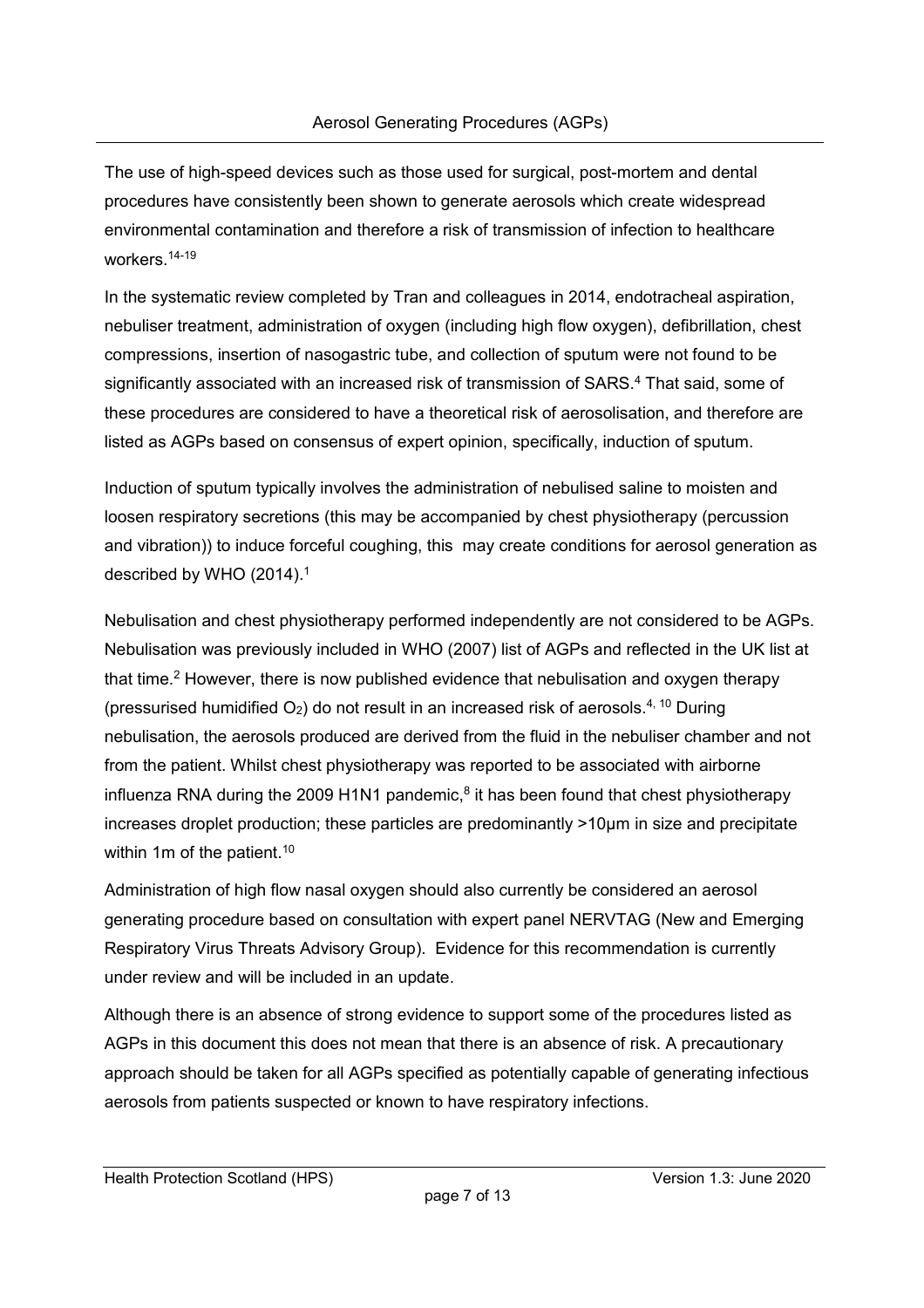## **3.2 Implications for research**

The scientific evidence necessary to establish which procedures are associated with transmission of respiratory pathogens is generally limited; most studies lack scientific rigor and the outcomes are contradictory for some procedures. The majority of available studies are case reports or observational studies undertaken during outbreaks of infection such as SARS or influenza and should be interpreted with caution.

The list of AGPs may be subject to change as new evidence emerges.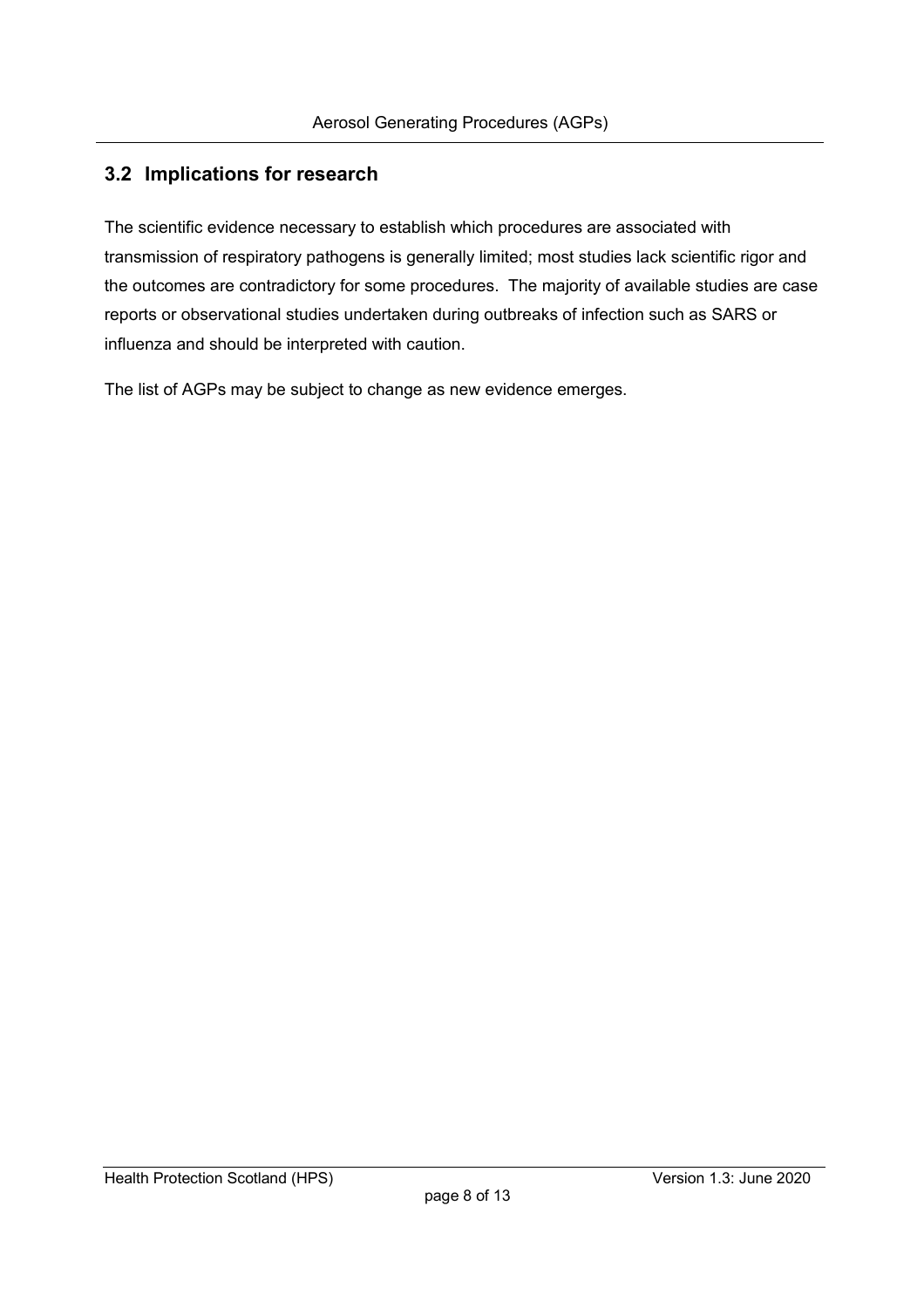## **4. Recommendations**

This review makes the following recommendations based on an assessment of the extant scientific literature on aerosol generating procedures (AGPs) in the healthcare setting.

### **What is an aerosol generating procedure (AGP)?**

Aerosol generating procedures are described/defined as medical and patient care procedures that result in the production of airborne particles (aerosols) that create the potential for airborne transmission of infections that may otherwise only be transmissible by the droplet route.

### **(Category B recommendation)**

#### **Which procedures are considered to be aerosol generating?**

The following procedures are currently considered to be AGPs:

- Tracheal intubation and extubation
- Manual ventilation
- Tracheotomy or tracheostomy procedures (insertion or removal)
- Bronchoscopy
- Dental procedures (using high speed devices such as ultrasonic scalers and high speed drills)
- Non-invasive ventilation (NIV); Bi-level Positive Airway Pressure Ventilation (BiPAP) and Continuous Positive Airway Pressure Ventilation (CPAP)
- High Frequency Oscillatory Ventilation (HFOV)
- Induction of sputum using nebulised saline

#### **(Category B recommendation)**

- Respiratory tract suctioning
- Upper ENT airway procedures that involve suctioning
- Upper gastro-intestinal endoscopy where there is open suctioning of the upper respiratory tract
- High speed cutting in surgery/post mortem procedures if this involves the respiratory tract or paranasal sinuses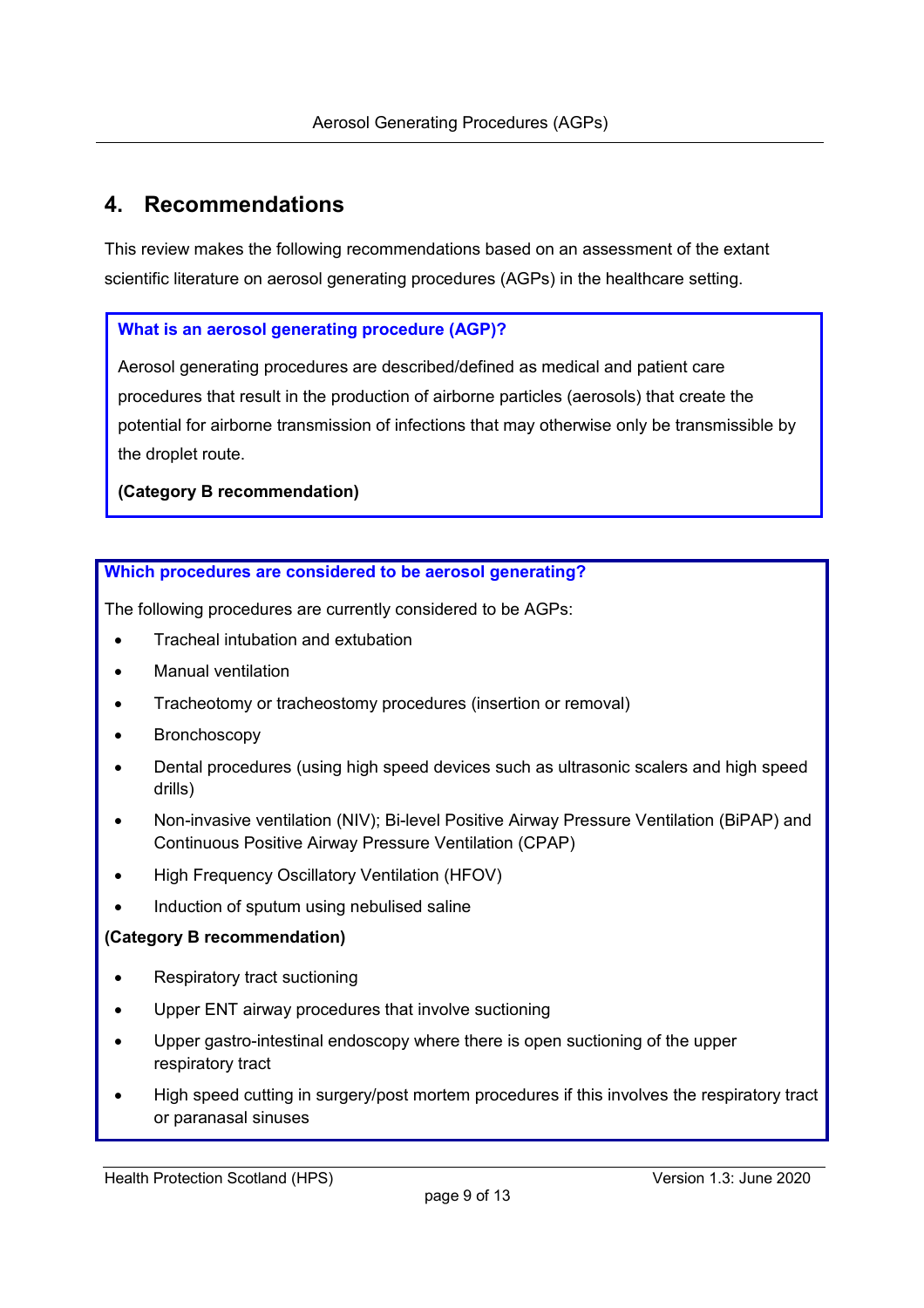• High flow nasal oxygen (HFNO)

### **(Category C recommendation)**

N.B. Always refer to manufacturer's guidance for any new devices or equipment purchased which may have the potential to generate patient-derived aerosols.

### **(Category C recommendation)**

**Note: This list of AGPs was updated following a rapid review and consultation with NERVTAG in May 2020. A full review will be conducted as part of the next, formal, scheduled update.**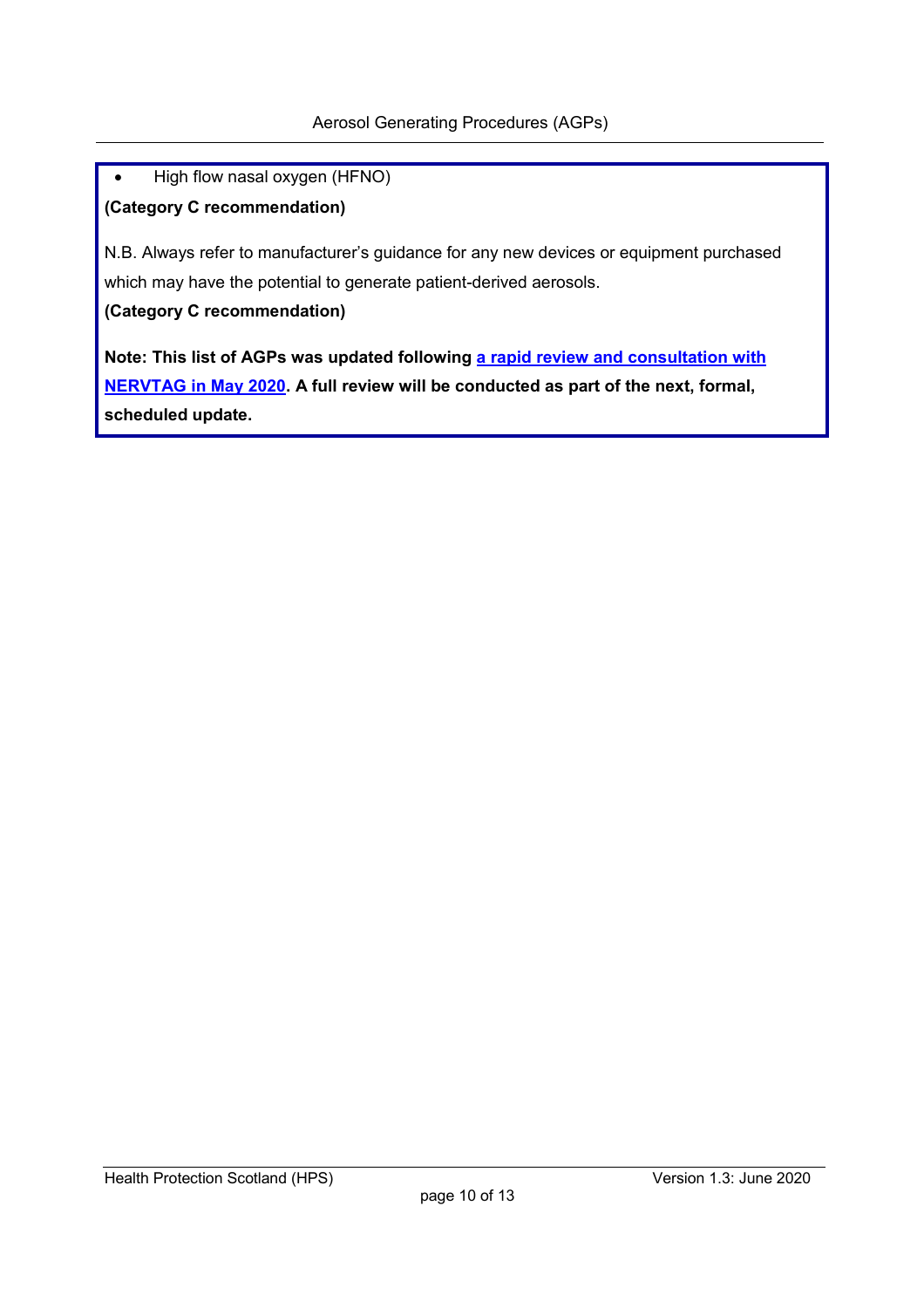## **References**

- 1. World Health Organization. Infection prevention and control of epidemic and pandemicprone acute respiratory infections in health care. WHO guidelines. https://www.who.int/csr/bioriskreduction/infection\_control/publication/en/ (2014).
- 2. World Health Organisation. Infection prevention and control of epidemic- and pandemicprone acute respiratory infections in health care. WHO guidelines. 2007.
- 3. Health Protection Surveillance Centre (HPSC). Aerosol generating procedures (AGPs). https://www.hpsc.ie/az/respiratory/influenza/seasonalinfluenza/infectioncontroladvice/File,3625,en.pdf.
- 4. Tran K, Cimon K, Severn M, et al. Aerosol generating procedures (AGP) and risk of transmission of acute respiratory diseases (ARD): A systematic review. PloS One 2012; 7. Conference Abstract.
- 5. Nam HS, Yeon MY, Park JW, et al. Healthcare worker infected with Middle East Respiratory Syndrome during cardiopulmonary resuscitation in Korea, 2015. Epidemiology and health 2017; 39: e2017052.
- 6. Moon J, Lee H, Jeon JH, et al. Aerosol transmission of severe fever with thrombocytopenia syndrome virus during resuscitation. Infection Control and Hospital Epidemiology 2019; 40: 238-241.
- 7. Fowler RA, Guest CB, Lapinsky SE, et al. Transmission of severe acute respiratory syndrome during intubation and mechanical ventilation. American Journal of Respiratory & Critical Care Medicine 2004; 169: 1198-1202.
- 8. Thompson KA, Pappachan JV, Bennett AM, et al. Influenza Aerosols in UK Hospitals during the H1N1 (2009) Pandemic - The Risk of Aerosol Generation during Medical Procedures. PLoS ONE 2013; 8 (2) (no pagination).
- 9. O'Neil CA, Jiayu L, Leavey A, et al. Characterization of Aerosols Generated During Patient Care Activities. Clinical Infectious Diseases 2017; 65: 1342-1348. DOI: 10.1093/cid/cix535.
- 10. Simonds A, Hanak A, Chatwin M, et al. Evaluation of droplet dispersion during noninvasive ventilation, oxygen therapy, nebuliser treatment and chest physiotherapy in clinical practice: implications for management of pandemic influenza and other airborne infections. Health Technology Assessment 2010; 14: 131-172. DOI: 10.3310/hta14460-02.
- 11. Leung CCH, Joynt GM, Gomersall CD, et al. Comparison of high-flow nasal cannula versus oxygen face mask for environmental bacterial contamination in critically ill pneumonia patients: a randomized controlled crossover trial. Journal of Hospital Infection 2019; 101: 84-87.
- 12. Marchand G, Duchaine C, Lavoie J, et al. Bacteria emitted in ambient air during bronchoscopy-a risk to health care workers? American Journal of Infection Control 2016; 44: 1634-1638.
- 13. Chung FF, Lin HL, Liu HE, et al. Aerosol distribution during open suctioning and long-term surveillance of air quality in a respiratory care center within a medical center. Respiratory Care 2015; 60: 30-37.
- 14. Pluim JME, Jimenez-Bou L, Gerretsen RRR, et al. Aerosol production during autopsies: The risk of sawing in bone. Forensic Science International 2018; 289: 260-267.

Health Protection Scotland (HPS) New York 1.3: June 2020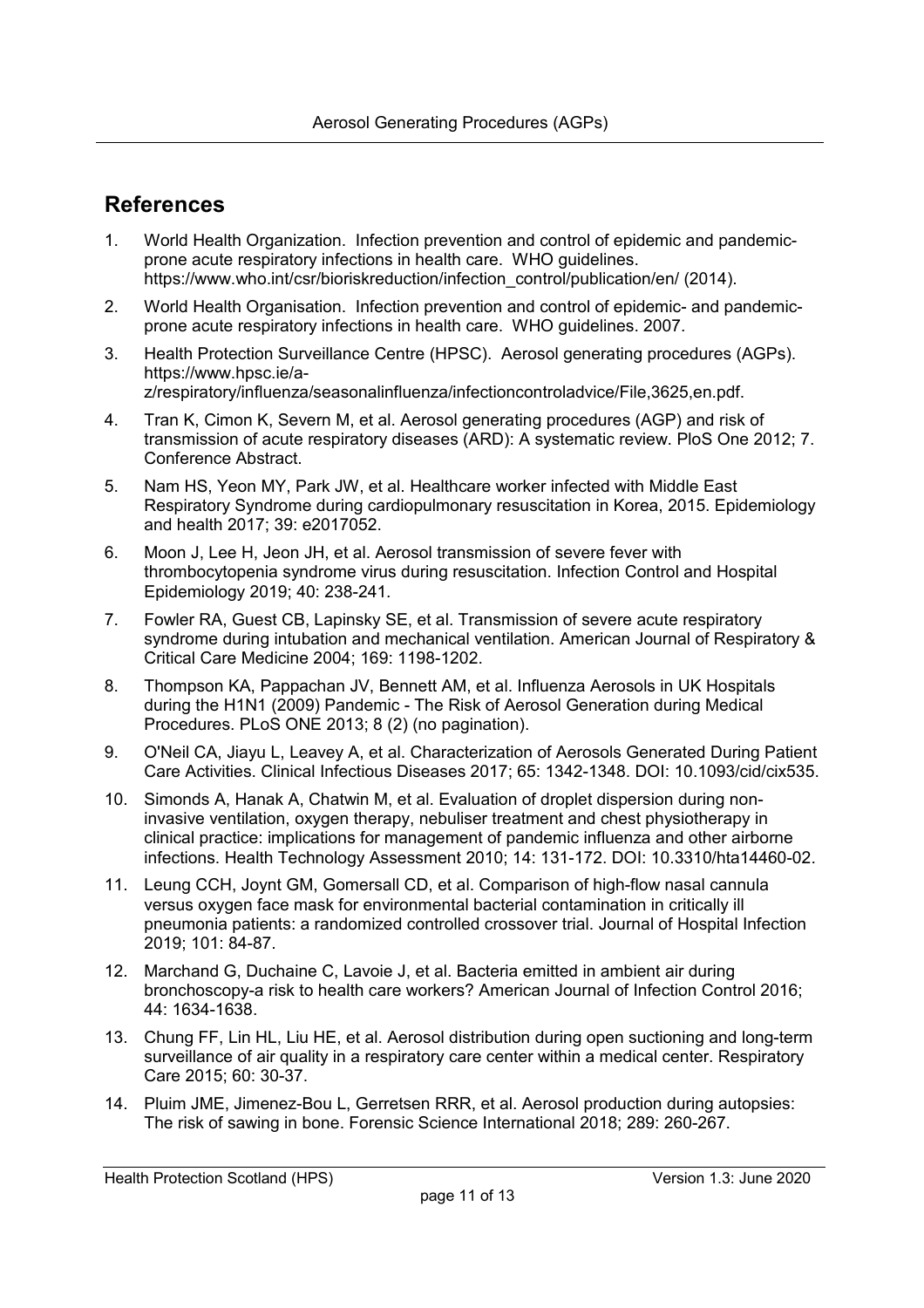- 15. Nogler M, Lass-Florl C, Ogon M, et al. Environmental and body contamination through aerosols produced by high-speed cutters in lumbar spine surgery. Spine 2001; 26: 2156- 2159.
- 16. Nogler M, Lass-Florl C, Wimmer C, et al. Aerosols produced by high-speed cutters in cervical spine surgery: Extent of environmental contamination. European Spine Journal 2001; 10: 274-277.
- 17. Nogler M, Lass-Florl C, Wimmer C, et al. Contamination during removal of cement in revision hip arthroplasty. A cadaver study using ultrasound and high-speed cutters. Journal of Bone and Joint Surgery - Series B 2003; 85: 436-439.
- 18. Yamada H, Ishihama K, Yasuda K, et al. Aerial dispersal of blood-contaminated aerosols during dental procedures. Quintessence international (Berlin, Germany : 1985) 2011; 42: 399-405.
- 19. Rautemaa R, Nordberg A, Wuolijoki-Saaristo K, et al. Bacterial aerosols in dental practice - a potential hospital infection problem? Journal of Hospital Infection 2006; 64: 76-81.